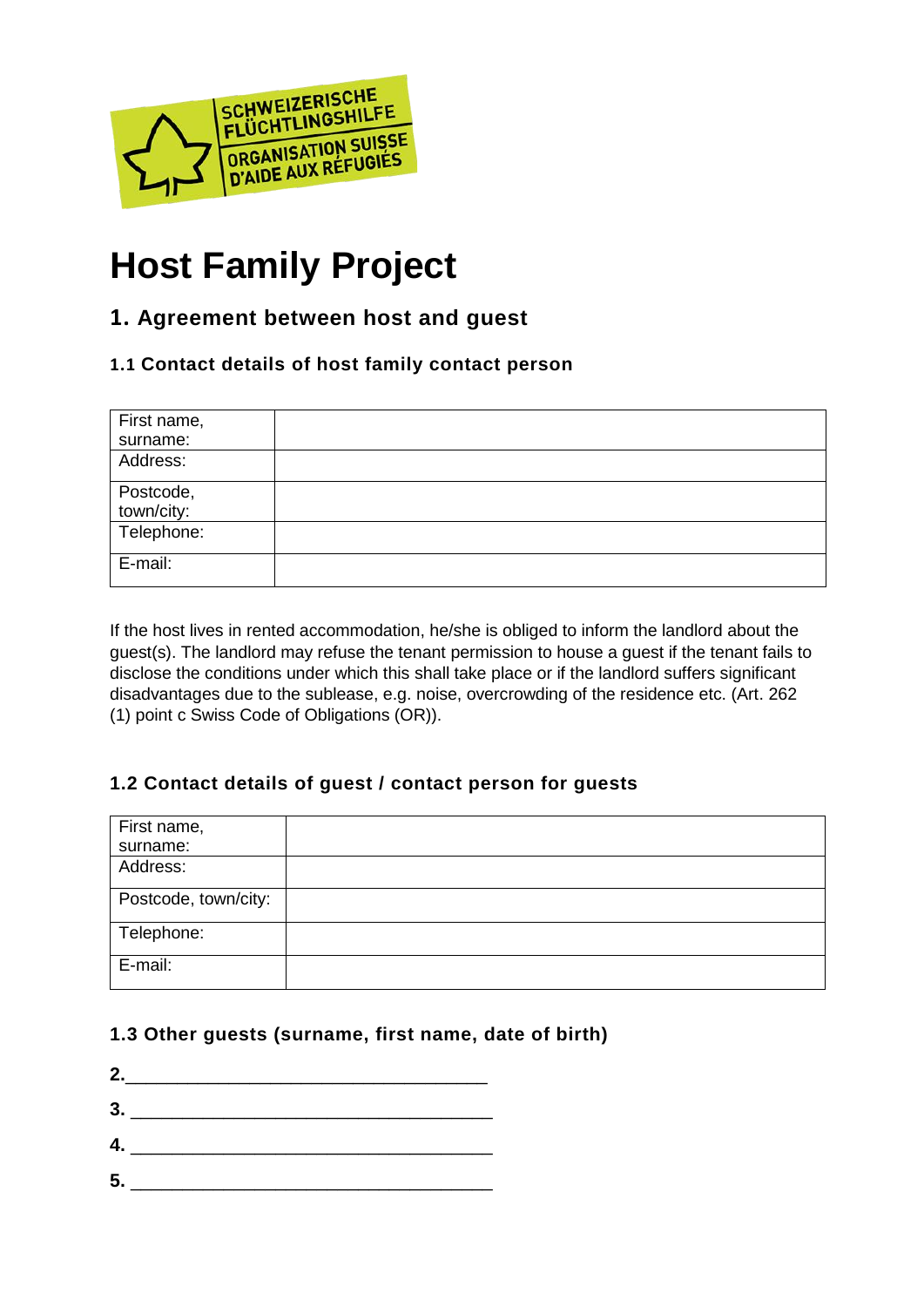

## **1.4 Information on shared use of the following parts of the residence**

| furnished room(s) (for guests only/no other use)  |                             |                              |  |  |
|---------------------------------------------------|-----------------------------|------------------------------|--|--|
| Includes shared use of:                           |                             |                              |  |  |
| $\Box$ Kitchen                                    | $\Box$ Bathroom/shower room | $\Box$ Living room           |  |  |
| $\Box$ Telephone                                  | □ Internet/Wi-Fi            |                              |  |  |
| $\Box$ Laundry room/washing machine               |                             | $\Box$ Attic space/cellar    |  |  |
| $\Box$ Drying room/laundry hanging area           |                             | $\Box$ Private parking space |  |  |
| $\Box$ Balcony/garden/garden seating area/terrace |                             |                              |  |  |

#### **1.5 Room inventory list** (instead of a handover record):

| quantity): | The following keys will be given to the guest(s) for the duration of the rental period (specify |  |  |
|------------|-------------------------------------------------------------------------------------------------|--|--|

\_\_\_\_\_\_\_\_\_\_\_\_\_\_\_\_\_\_\_\_\_\_\_\_\_\_\_\_\_\_\_\_\_\_\_\_\_\_\_\_\_\_\_\_\_\_\_\_\_\_\_\_\_\_\_\_\_\_\_\_\_\_\_\_\_\_\_

\_\_\_\_\_\_\_\_\_\_\_\_\_\_\_\_\_\_\_\_\_\_\_\_\_\_\_\_\_\_\_\_\_\_\_\_\_\_\_\_\_\_\_\_\_\_\_\_\_\_\_\_\_\_\_\_\_\_\_\_\_\_\_\_\_\_\_

quantity)

**EXECUTE:** House key **Apartment key <b>EXECUTE:** Room key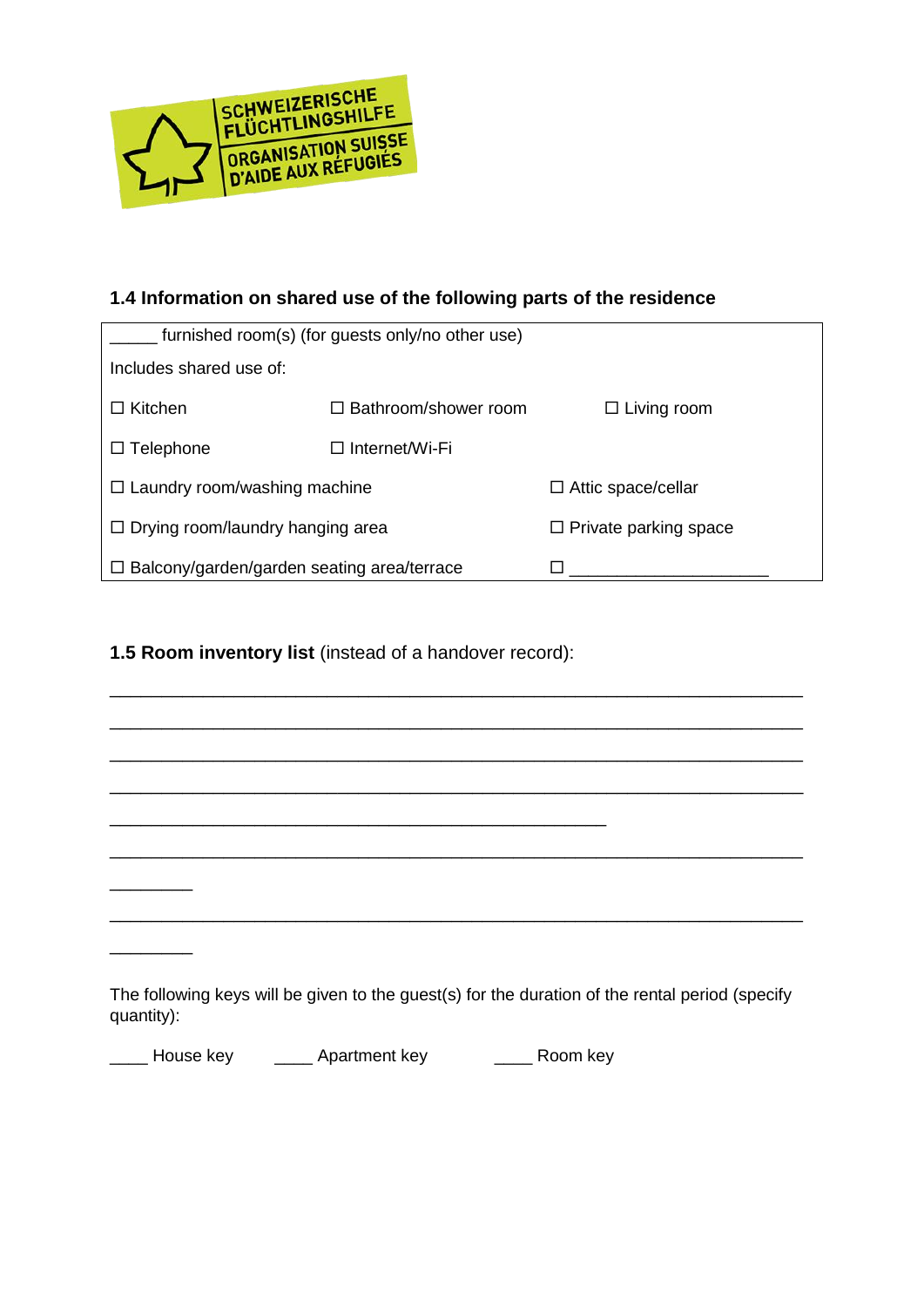

# **2. Duration and dissolution**

Shared use of the residential space will be granted from  $\qquad \qquad$  to

\_\_\_\_\_\_\_\_\_\_\_\_\_\_. If both parties agree, the term may be extended after this period has expired. This is done in consultation with the responsible charitable organisation or the organisation responsible for supporting the host families.

An ordinary mutual dissolution period of 14 days to the month's end applies to any termination of the accommodation relationship (Art. 266e OR). The lease or sublease may be terminated (by either party) at any time (subject to compliance with the dissolution period) for good cause which makes it unreasonable to continue the lease or sub-lease (Art. 266g OR). This termination must be served to each spouse in writing using the official termination form of the local homeowners' association (Art. 266n OR). The charitable organisation or the organisation responsible for supporting the host families must be informed immediately in the event that the relationship is to be dissolved.

The cantonal or municipal authority is responsible for providing accommodation after the period with the host has come to an end. The authority is supported by the charitable organisation or the organisation responsible for supporting the host families in its search for a follow-on solution.

## **3. Compensation**

Accommodation is provided to refugees to show solidarity and support. As a basic principle, the host is not entitled to any compensation. However, lump-sum financial compensation may be paid to the host by the canton if the canton decides in favour of such. The amount of compensation shall be determined by the canton. The charitable organisation or the organisation responsible for providing support will inform the host family about the regulations currently in force in the canton.

# **4. Cleaning**

The living space must be returned in the same condition as it was in at the time it was handed over. Weekly cleaning tasks can be agreed between the host and the guest(s). However, an entitlement to active help in this regard should not be assumed.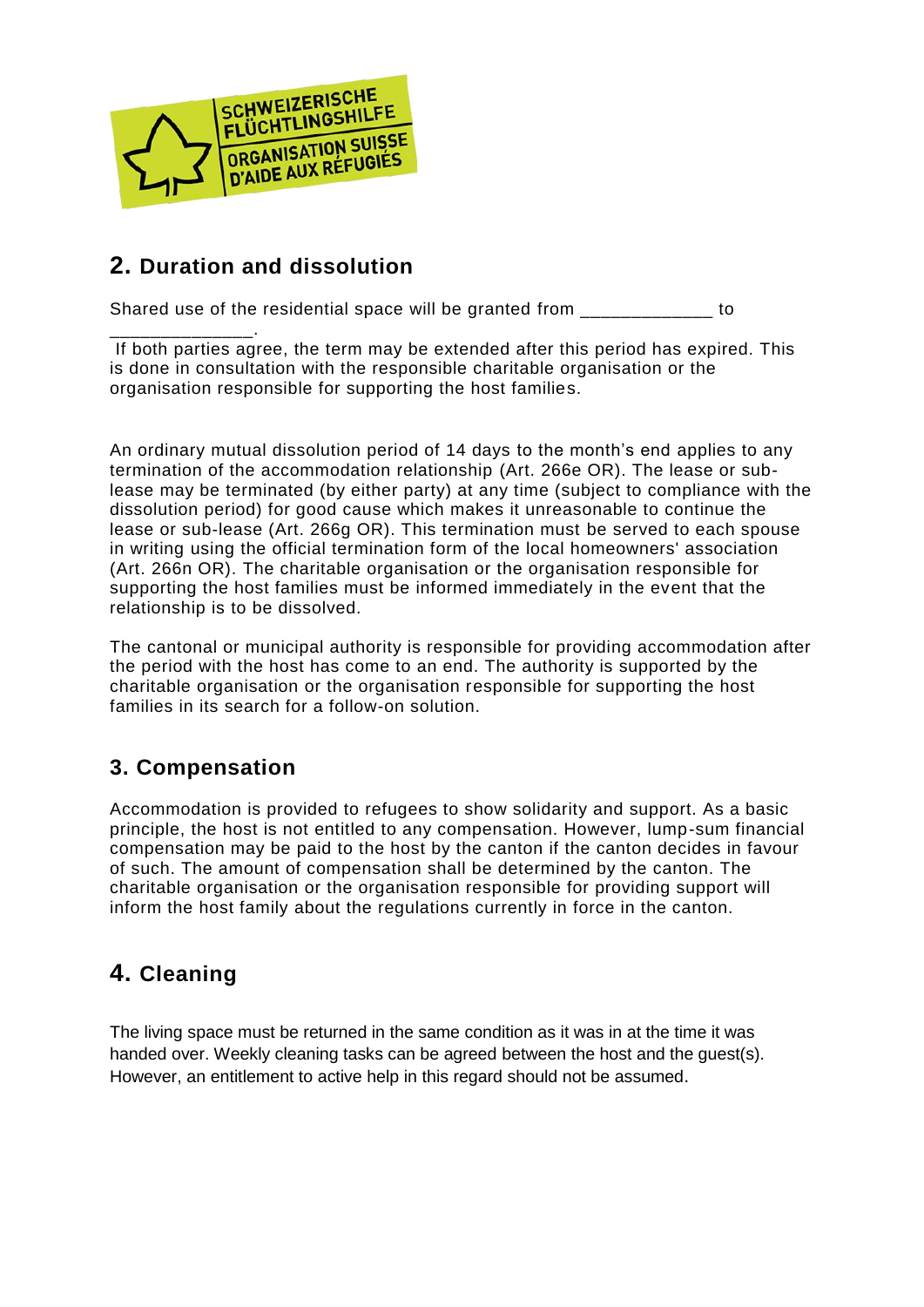

| The guest shall help with the following activities: |               |  |  |
|-----------------------------------------------------|---------------|--|--|
|                                                     |               |  |  |
|                                                     |               |  |  |
|                                                     |               |  |  |
|                                                     |               |  |  |
|                                                     |               |  |  |
|                                                     |               |  |  |
|                                                     |               |  |  |
|                                                     |               |  |  |
|                                                     |               |  |  |
| $\square$ daily                                     | $\Box$ weekly |  |  |

# **5. Rights, duties and liability**

### **5.1 For the host**

- Ensuring that the necessary notifications and declarations are submitted to the tax authorities in connection with possible rental income (compensation)
- Obtaining the management's/landlord's consent for the accommodation of the guests
- Ensuring a correct postal address has been provided for the delivery of official documents
- If necessary, providing assistance and support for the guest(s) to help them settle into day-to-day life
- Respecting privacy and providing places to which the guest(s) can retreat
- Informing the responsible charitable organisation or organisation responsible for supporting the host families in good time if the accommodation situation changes unexpectedly or if there are problems between the host and the accommodated guest(s).

#### **5.2 For the guest(s)**

- The guest(s) undertakes/undertake to take care of the living space and the furniture.
- Damage to the rental property or furniture must be reported to the host family immediately. Whether the guest(s) is/are covered by liability insurance must be clarified with the responsible social authority.
- The guest(s) shall respect the applicable house rules agreed upon in the initial meeting and any additional agreements made between the host and the guest(s) (see section 4).
- The guest(s) is/are prohibited from making any other keys to the house. If one or more keys are lost, the landlord is entitled to replace the locks in question at the guest's expense.
- The guest(s) may not have other people staying at the property without the landlord's consent (Art. 262 OR).